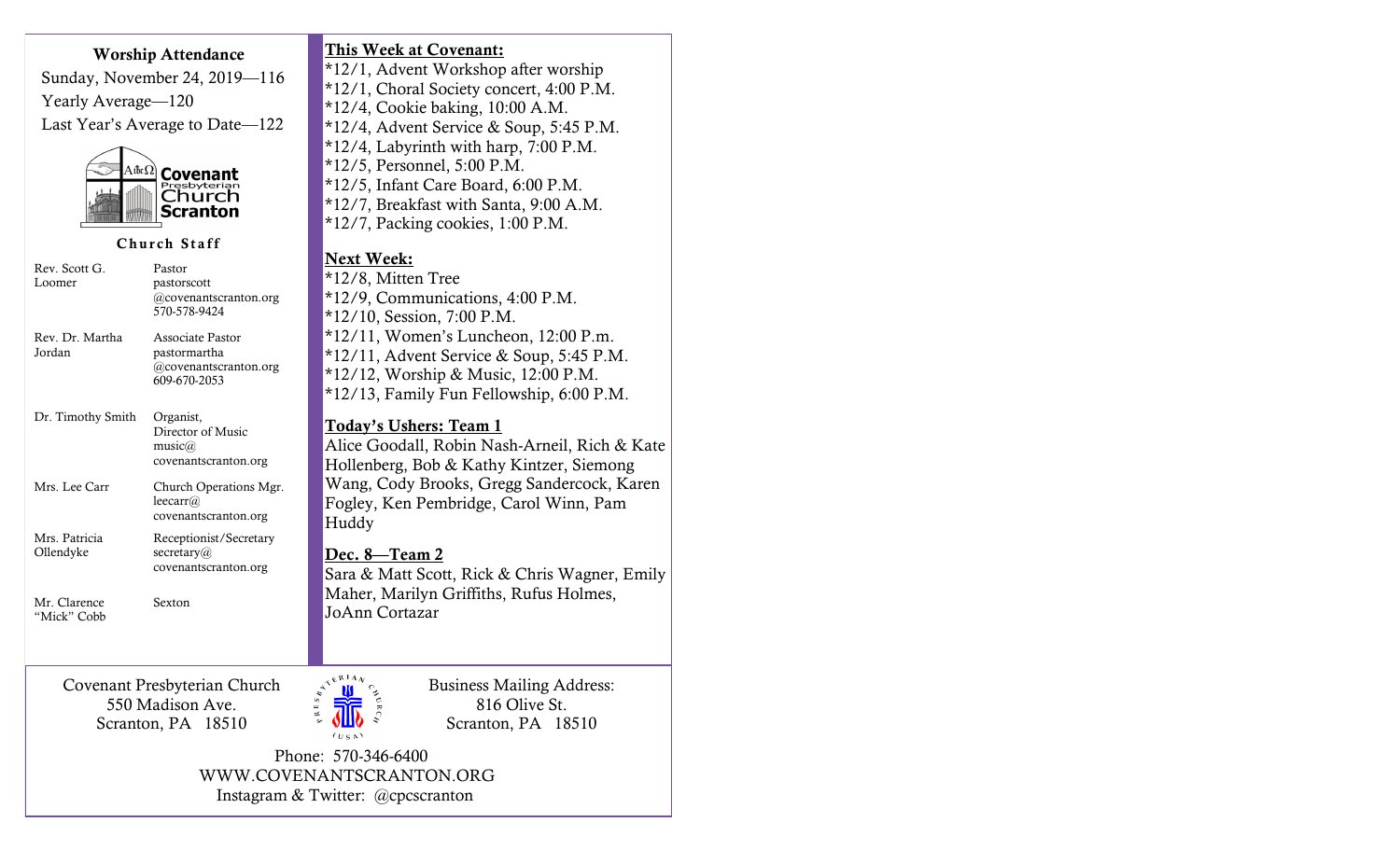## COVENANT PRESBYTERIAN CHURCH SCRANTON, PENNSYLVANIA

1st Sunday of Advent 1, 2019

### *Children are invited to remain throughout the service of worship. However, nursery & childcare are available, please ask an usher.*

As you arrive in worship and find a place in a pew, please use the following prayer to center your thoughts and spirit. As the Prelude begins, quiet your voice and soul. With music and prayer let us move from 'getting to church' to 'being the church'

as we worship together*.*

*Eternal God, we are seeking signs of your presence in our lives. Open our eyes, open our ears, open our hearts to receive some word of hope as we anticipate the coming of the One whom you are sending. Amen.* 

## **GATHER IN GOD'S NAME**

| Prelude | Two settings on "Savior of the Nations, Come" | <b>Anton Kniller</b>  |
|---------|-----------------------------------------------|-----------------------|
|         |                                               | Johann Sebastian Bach |

Call to Worship

Leader: The grace of our Lord, Jesus Christ, the love of God, and the fellowship of the Holy Spirit be with you all. **People: And also with you.**

Prayer of Invocation

\*Processional Hymn No. 7 Lord Christ, When First You Came to Earth *Mit Freuden Zart*

## Call to Confession

## Prayer of Confession

**Good and gracious God, in this season of your coming, the darkness in us deepens awaiting your light. It is easy to forget human sorrow, deny pity, excuse indifference, and ignore the needs around us. Can we find a place in our lives for you as we await your coming? Bring a new day, O Lord, to disturb our busyness, that we may be ready to accept the forgiveness and rebirth you have to offer. Accept our prayer this day, and hear us as we offer the prayers of our hearts in silence . . .** *Silent Confession . . . Amen*

Response No. 572 "Lord, Have Mercy Upon Us" *Kyrie* **Lord, have mercy upon us. Christ, have mercy upon us. Lord, have mercy upon us.**

## **Wednesday Advent Worship**

Join us for Wednesday worship this Advent in the Schautz Memorial Chapel! Worship begins at 5:45 P.M. A soup supper will follow each service in the Covenant room.

Dec. 4: Mary the mother of Jesus, Luke 1.26-35/Luke 1.46-55 Guest artist: Andrea Wittchen, harp *(Andrea will also play for the Labyrinth from 7:00—8:30 P.M.)*



Dec. 11: Joseph, the carpenter, Matthew 1.18-25/Matthew 1.24-25 Guest artist: Tom Heinze, oboe

Dec. 18: The shepherds, abiding in fields, Luke 2.8-14/Luke 2. 15-20 Guest artist: Ed Wargo, flute

## A Nursery Rhyme Christmas

HEAR YE – HEAR YE – HEAR YE! ALL COVENANT KIDS!! Parents/Grandparents/Aunt/Uncles: We are starting to get ready for our Christmas Play (which will be presented at the Covenant Christmas party on Sunday, December 15th) if you would like to sign up your child, grandchild, niece, nephew, cousin, all are welcome to participate in our production. Sign up sheets will be available at Fellowship Hour, and if you have any questions, please contact Pam Huddy or Bruce Jordan.

**Christmas with the Choral Society** December 1, 2019, 4:00 P.M. Covenant Presbyterian Church arcadiachorale.org

## **Arcadia Chorale Concert A European Christmas**

Saturday, December 7, 2019, 7:30 P.M. St Luke's Episcopal Church 232 Wyoming Ave, Scranton, PA 18503 choralsociety.net

## **Stewardship**



Please remember to return your estimate of giving cards to the church office as soon as possible. If you did not receive a pledge Stewardship card, please call the church office or pick one up from any of the Welcome Tables.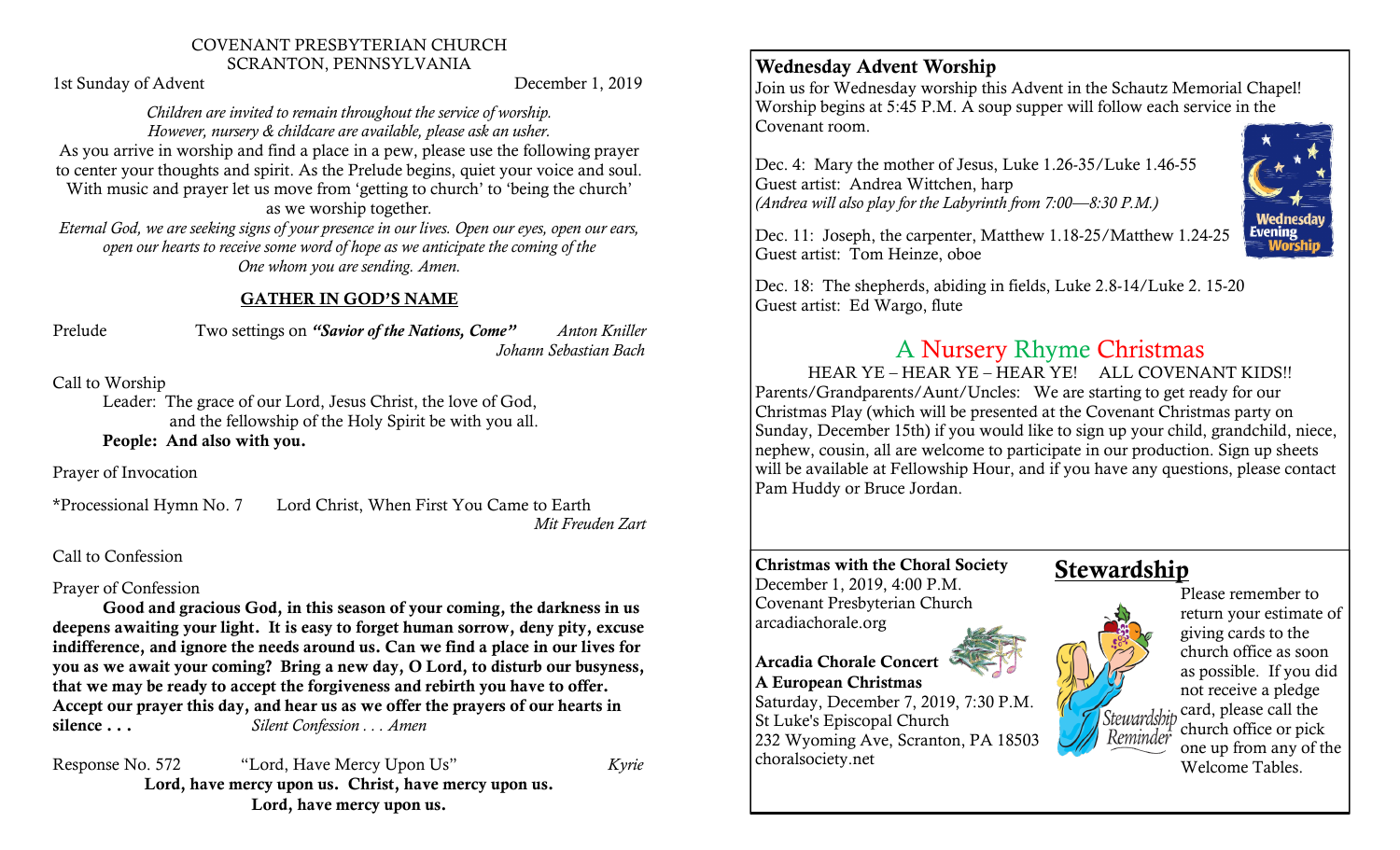## **Hilda Muller Memorial Mitten Tree Sunday, December 8, 2019**

Hats, gloves, scarves, mittens! Bring in your donations and place them on the front pew. The children will be asked to help decorate the Mitten Tree during worship. All donations will be forwarded to the Thomas B. Hargrave Daycare Center in Portsmouth, Virginia.

The **Angel Tree** may still have a few angels left on it. Pick a card from the tree and give your name and the card number to the Deacon on duty and help to make Christmas a little brighter for area children. All gifts for Outreach (pajamas only) will be due no later than December 8th.

## **Covenant Women's Christmas Luncheon Wednesday, December 11, 2019, 12:00 P.M.**

Lunch, carols, and a program by the Barbershop Quartet. Invite your mother, sister, aunt, friend . . . even your husband! Men are welcome to attend! The more the merrier! There is no charge, but donations towards the luncheon are welcome. The women also invite you to bring a pair of socks.



**litten** Tree

Yes, socks! The socks will be donated to the NEPA Youth Shelter, so we're looking for adult size sweat socks for boys and girls. Please call the church office with your lunch **reservation by Friday, December 6th.**

## **Christmas in the Four Gospel Homes An Advent Study By Cynthia M. Campbell Sunday mornings during Advent, 9:30 A.M. (Dec. 1, 8, 15, 22)**

How might a house look for Christmas based on what each Gospel says about it? In *Christmas in the Four Gospel Homes,* beautiful illustrations from architect Kevin Burns re-imagine each of the four Gospels as a "house," which the church visits at Christmas. *If you haven't signed up for the class, please know you are still welcome to attend. Books will be available and all are welcome.*



## *Wi-Fi*

*Network name and password are the same: cpcguest. The signal may not be available in all areas of the church building.* 

Assurance of Pardon and Grace

\*Response of Praise *Regent Square*

**Laud and honor to the Father, Laud and honor to the Son, Laud and honor to the Spirit. Ever three and ever one; One in might and one in glory while unending ages run.** 

Lighting of the First Advent Candle *Jack & Lisa Neuls*

Sung Response *Veni Emmanuel*

**O Come, thou Wisdom from on high, and order all things far and nigh; To us the path of knowledge show, and cause us in her ways to go. Rejoice! Rejoice! Emmanuel, Shall come to thee, O Israel.**

Welcome, Joys & Concerns

Minute for Mission—Christmas Joy Offering *Mr. Bruce Jordan*

## **GOD'S WORD PROCLAIMED**

Prayer for Illumination

Old Testament Lesson Malachi 3: 1-4 *NRSV*

See, I am sending my messenger to prepare the way before me, and the Lord whom you seek will suddenly come to his temple. The messenger of the covenant in whom you delight—indeed, he is coming, says the Lord of hosts. But who can endure the day of his coming, and who can stand when he appears? For he is like a refiner's fire and like fullers' soap; he will sit as a refiner and purifier of silver, and he will purify the descendants of Levi and refine them like gold and silver, until they present offerings to the Lord in righteousness. Then the offering of Judah and Jerusalem will be pleasing to the Lord as in the days of old and as in former years.

The Word of the Lord. **Thanks be to God.**

Anthem I Wonder as I Wander *John Jacob Niles I wonder as I wander out under the sky, how Jesus the Savior did come for to die for poor on'ry people like you and like I – I wonder as I wander, out under the sky.* 

*When Mary birthed Jesus 'twas in a cow's stall, with wise men and farmers and shepherds and all. But high in God's heaven a star's light did fall, and the promise of ages it then did recall. If Jesus had wanted for any wee thing, a star in the sky or a bird on the wing, or all of God's angels in heaven for to sing, He surely could have it, 'cause He was the King.*

Patrick Fisk, tenor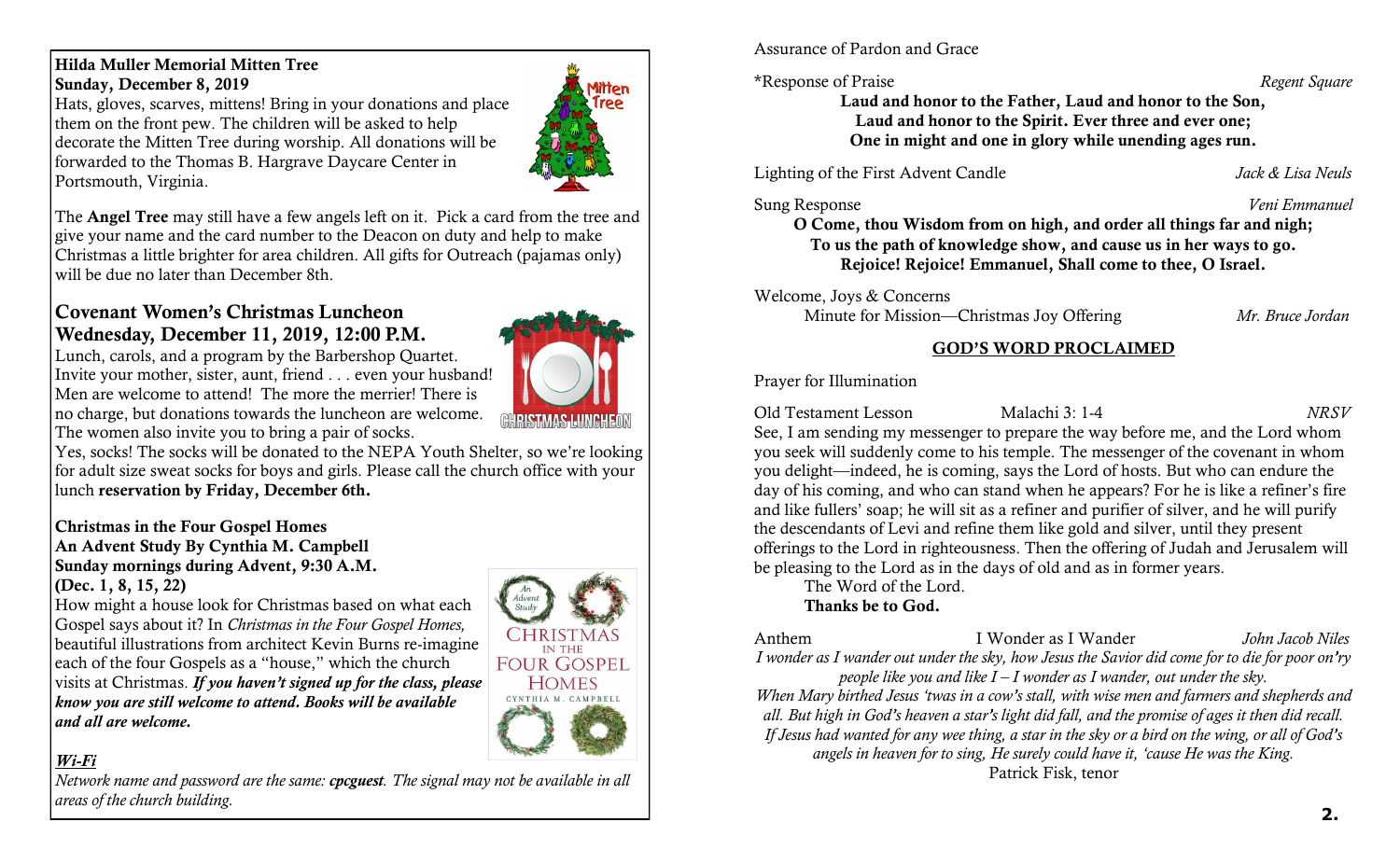Gospel Lesson Luke 1: 68-79 *NRSV*

"Blessed be the Lord God of Israel, for he has looked favorably on his people and redeemed them. He has raised up a mighty savior for us in the house of his servant David, as he spoke through the mouth of his holy prophets from of old, that we would be saved from our enemies and from the hand of all who hate us. Thus he has shown the mercy promised to our ancestors, and has remembered his holy covenant, the oath that he swore to our ancestor Abraham, to grant us that we, being rescued from the hands of our enemies, might serve him without fear, in holiness and righteousness before him all our days. And you, child, will be called the prophet of the Most High; for you will go before the Lord to prepare his ways, to give knowledge of salvation to his people by the forgiveness of their sins. By the tender mercy of our God, the dawn from on high will break upon us, to give light to those who sit in darkness and in the shadow of death, to guide our feet into the way of peace."

The Word of the Lord. **Thanks be to God.**

Children's Sermon and The Lord's Prayer *(debts/debtors)*

*Our Father, who art in Heaven, hallowed be thy name. Thy kingdom come, thy will be done, on earth as it is in heaven. Give us this day our daily bread; and forgive us our debts, as we forgive our debtors; and lead us not into temptation, but deliver us from evil. For thine is the kingdom and the power and the glory, forever. Amen.*

\*Sharing the Peace of Christ

*You are invited to greet one another saying, 'The peace of Christ be with you…and also with you'*

\*Hymn No. 1 Come, Thou Long-Expected Jesus *Stuttgart (Prayer concern cards will be collected during the hymn.)*

## **GOD'S WORD REVEALED**

Sermon A Christmas Miracle—Zechariah and Elizabeth

*Rev. Scott G. Loomer*

Presentation of Tithes and Offerings *Text & Online Giving available: 570-363-4324 (one time registration)*



# *GOOD MORNING!*

We're glad you have joined us for worship this Sunday! If you are a visitor or guest, let us know of your presence by filling out one of the Welcome envelopes located in each pew to receive The Covenanter, (newsletter) filled with the church's activities. Large print bulletins and hymnals are available—please ask an usher. Childcare is available during worship. **Godly Play** meets on the 3rd floor after the Children's Sermon (during worship) for children age 4 through 3rd grade**.**



**Children's Worship Bags** are located in the basket in front of the sanctuary. Please return bags to the basket after worship.

## **Everyone is invited to join us in the Sawtelle Auditorium after worship for our Advent Workshop! Lunch will be served.**

The Chancel flowers are given to the glory of God and in Honor of, and with Gratitude to: Rev. Scott Loomer, Rev. Dr. Martha Jordan, Dr. Tim Smith And the Covenant Chancel Choir By Mrs. Linda Keene

## **Participating in Worship Today**

Rev. Scott G. Loomer, Pastor Rev. Dr. Martha Jordan, Assoc. Pastor Dr. Tim Smith, Organist/Director of Music Mrs. Catherine Carter, Liturgist

## **Infant Care Program Breakfast with Santa**

**Saturday, December 7, 2019**  $9:00-11:00$  A.M. Menu: Scrambled Eggs, Sausage, French toast sticks, fruit, beverages . . . and milk & cookies with Santa! Ticket Donation: \$10.00 Adults \$6.00 Children 10 & Under *(2 & under free) All proceeds benefit The Infant Care Program*